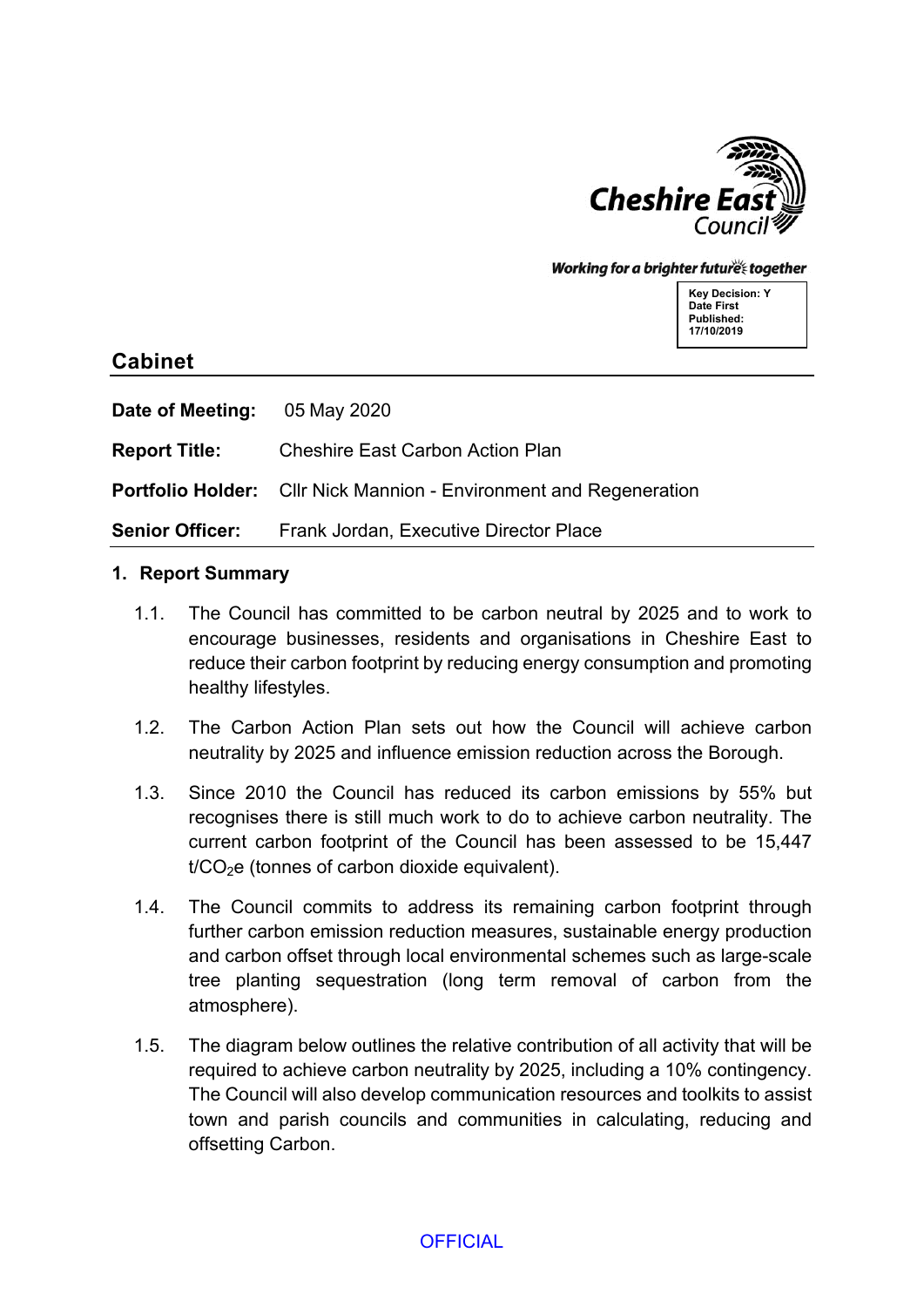

#### **2. Recommendations**

- 2.1. That Cabinet:
	- 2.1.1. Approves the Carbon Action Plan as outlined at Appendix One.
	- 2.1.2. Delegates authority to the Head of Environmental Services to take all necessary actions to implement the Carbon Action Plan, including:
		- 2.1.2.1. Embedding carbon accounting into the business planning and investment processes;
		- 2.1.2.2. Reducing carbon from buildings by adopting the Building Research Establishment Environmental Assessment Method (BREEAM) 'Excellent' or equivalent standard for new buildings and aiming for the highest BREEAM standard achievable for refurbished Council buildings;
		- 2.1.2.3. Reducing carbon from council vehicles through the use of ultra-low carbon vehicles wherever possible;
		- 2.1.2.4. Continuing to seek opportunities to develop sustainable energy production across the borough;
		- 2.1.2.5. Focusing on environmental carbon offsetting within the borough through sequestration and reduction schemes, such as tree planting, with communities and partners from across the borough;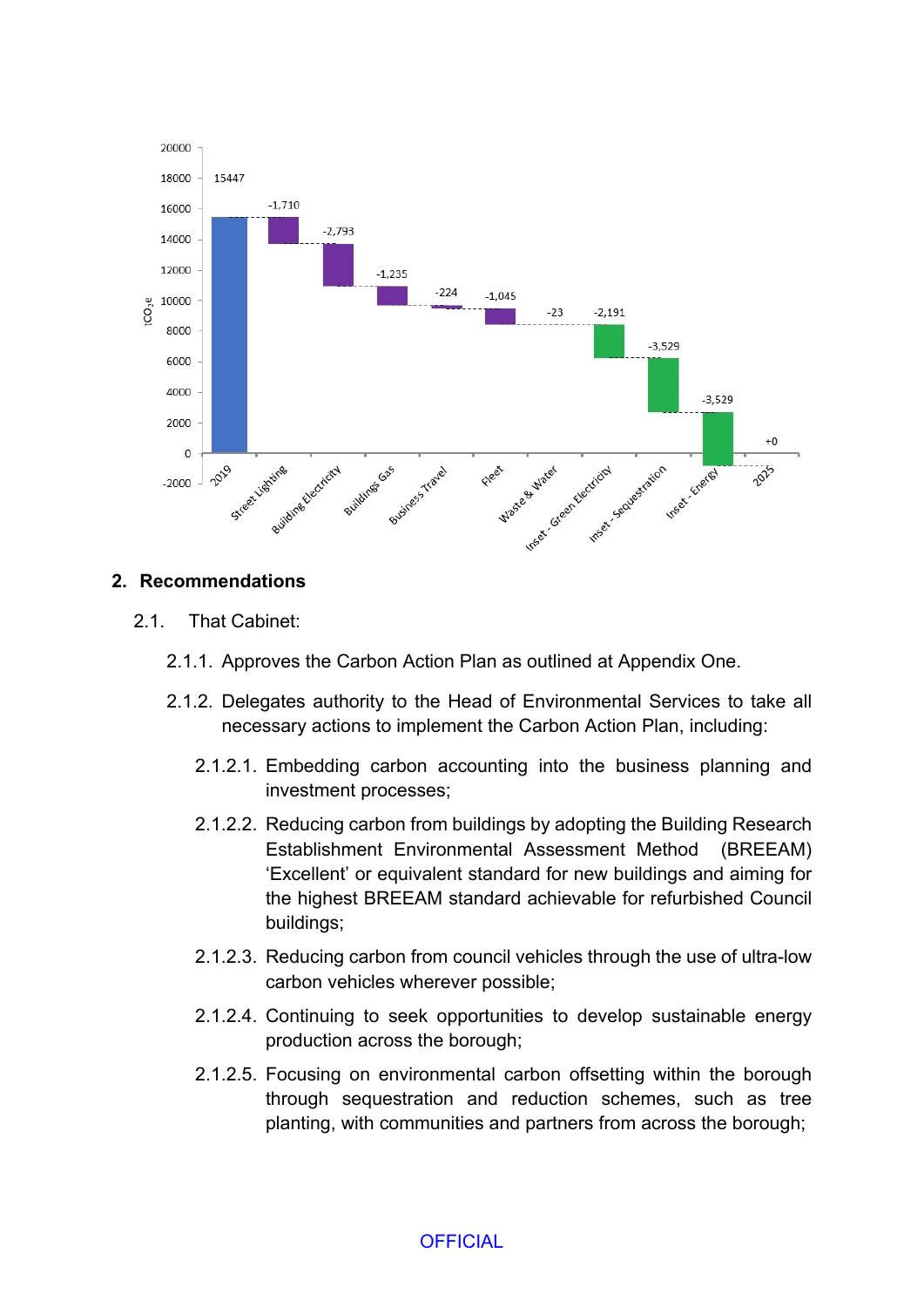- 2.1.2.6. Seeking to become a full partner of the Northern Forest scheme and offset carbon through tree / hedgerow planting and peat moss restoration on Council owned land and farming estate;
- 2.1.2.7. To approve receiving £700,000 of external funding for the Crewe Heat Network from the Local Enterprise Partnership's Local Growth Fund, and bringing forward the associated supplemental revenue estimate in the MTFS to 2020/21.

## **3. Reasons for Recommendations**

3.1. On the 22 May 2019, Cheshire East Council approved the following Notice of Motion relating to Climate Change.

> *"This Council notes that on 1 May Parliament declared an environment and climate emergency and*

> *a) Requests that a Cheshire East Environmental Strategy is brought forward as a matter of urgency;*

> *b) Commits to the target of Cheshire East Council being carbon neutral by 2025 and asks that details of how to meet this commitment are included in the Environmental Strategy;*

> *c) Will work to encourage all businesses, residents and organisations in Cheshire East to reduce their carbon footprint by reducing energy consumptions and promoting healthy lifestyles."*

- 3.2. The Council has developed its Environment Strategy with the following strategic goals:
	- Cheshire East Council will be carbon neutral by 2025
	- Reduce waste
	- Improve air quality
	- Ensure new development is sustainable
	- Increase sustainable transport and travel
	- Protect and enhance our natural environment
- 3.3. The Environment Strategy will be delivered through a suite of action-oriented strategies and plans. The Carbon Action Plan is the delivery plan that sets out how the Council will be carbon neutral by 2025.

## **4. Other Options Considered**

4.1. The action plan sets out the council's approach to achieve carbon neutrality. An alternative approach could have prioritised delivery of accreditation through existing carbon neutrality standards (PAS2060). This would require the procurement of carbon credits to offset residual emissions in 2025 which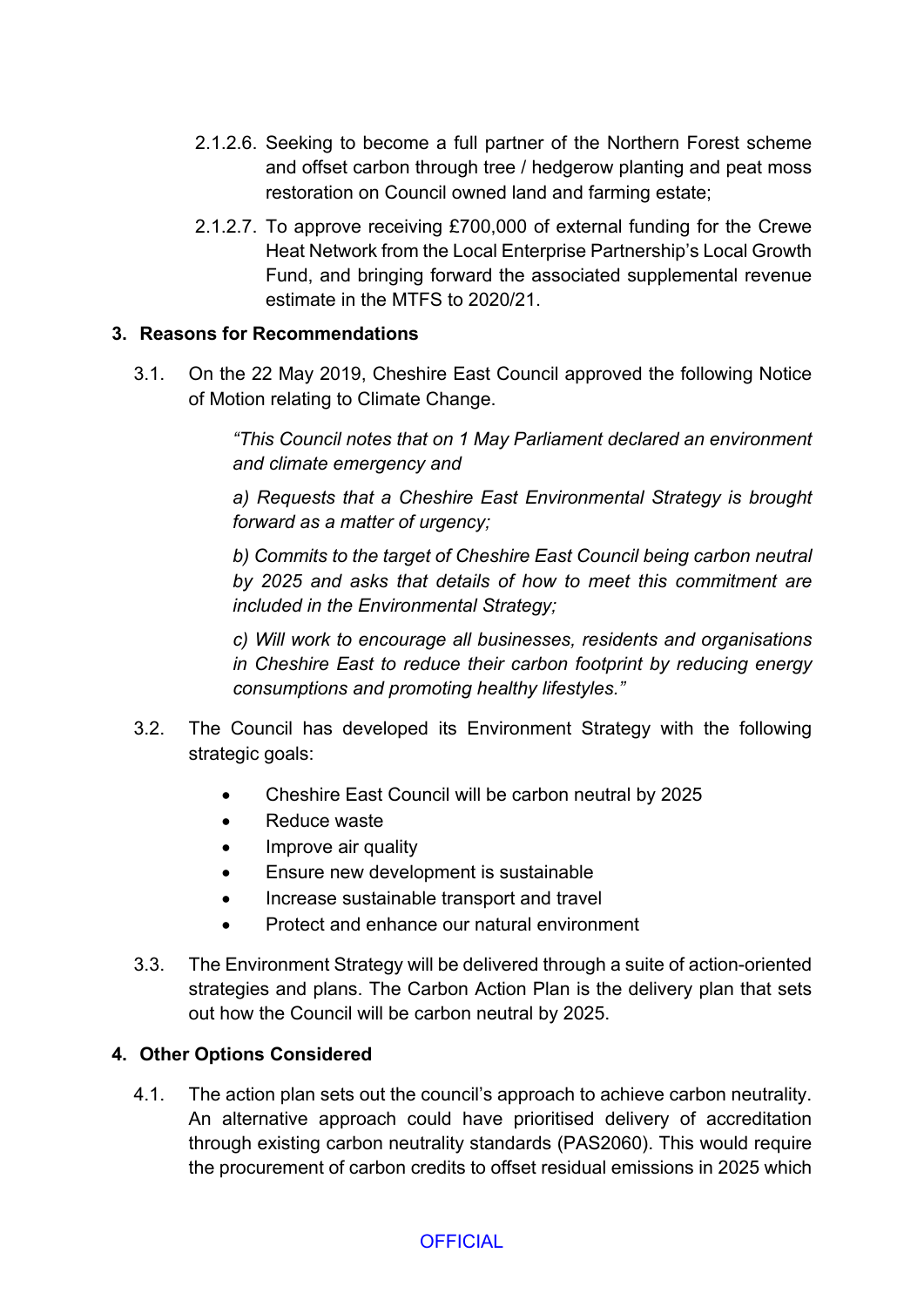is considered inappropriate given these credits are not currently available for projects within the borough.

- 4.2. Green investment opportunities could also be explored by the Council to provide additional offsetting. Prioritising offsetting through local carbon reduction and sequestration projects will support all businesses, residents and organisations in Cheshire East to reduce their carbon footprint.
- 4.3. The action plan seeks to balance the options available to become carbon neutral, with the input of Services from across the Council. It sets the overall strategic approach with actions based upon the available knowledge and current best practice. However, it does not preclude other actions being incorporated through to 2025, especially as new and innovative solutions emerge.
- 4.4. The Council cannot 'do nothing' and continue with existing reduction measures in a business as usual approach but will need to make significant changes to its approach to achieve carbon neutrality by 2025.

#### **5. Background**

#### The Council's Carbon Emissions

- 5.1. In achieving carbon neutrality, the Council has a range of influences on carbon emissions depending upon the amount of control it has. The scope of the carbon neutrality ambition for 2025 are those emissions which the Council has direct operational control. These have reduced by 55% since 2010 from 34,1033  $t$ CO<sub>2</sub>e and currently total 15,447  $t$ CO<sub>2</sub>e, as of 2019. These include the nationally recognised scope 1 (direct fuel/gas use) and scope 2 (direct electricity use) below:
	- Owned Building Gas.
	- Council owned Fleet vehicles.
	- Owned Building Electricity.
	- Street Lighting Electricity.
- 5.2. Some elements of Scope 3 (indirect) have been included, where the council has a high level of control even when procured/commissioned and are consistent with the wider environmental messaging around sustainable travel, waste and water use. These are:
	- Non-Council Highways and Waste Fleet.
	- **•** Business Travel
	- Owned Building Waste.
	- Owned Building Water.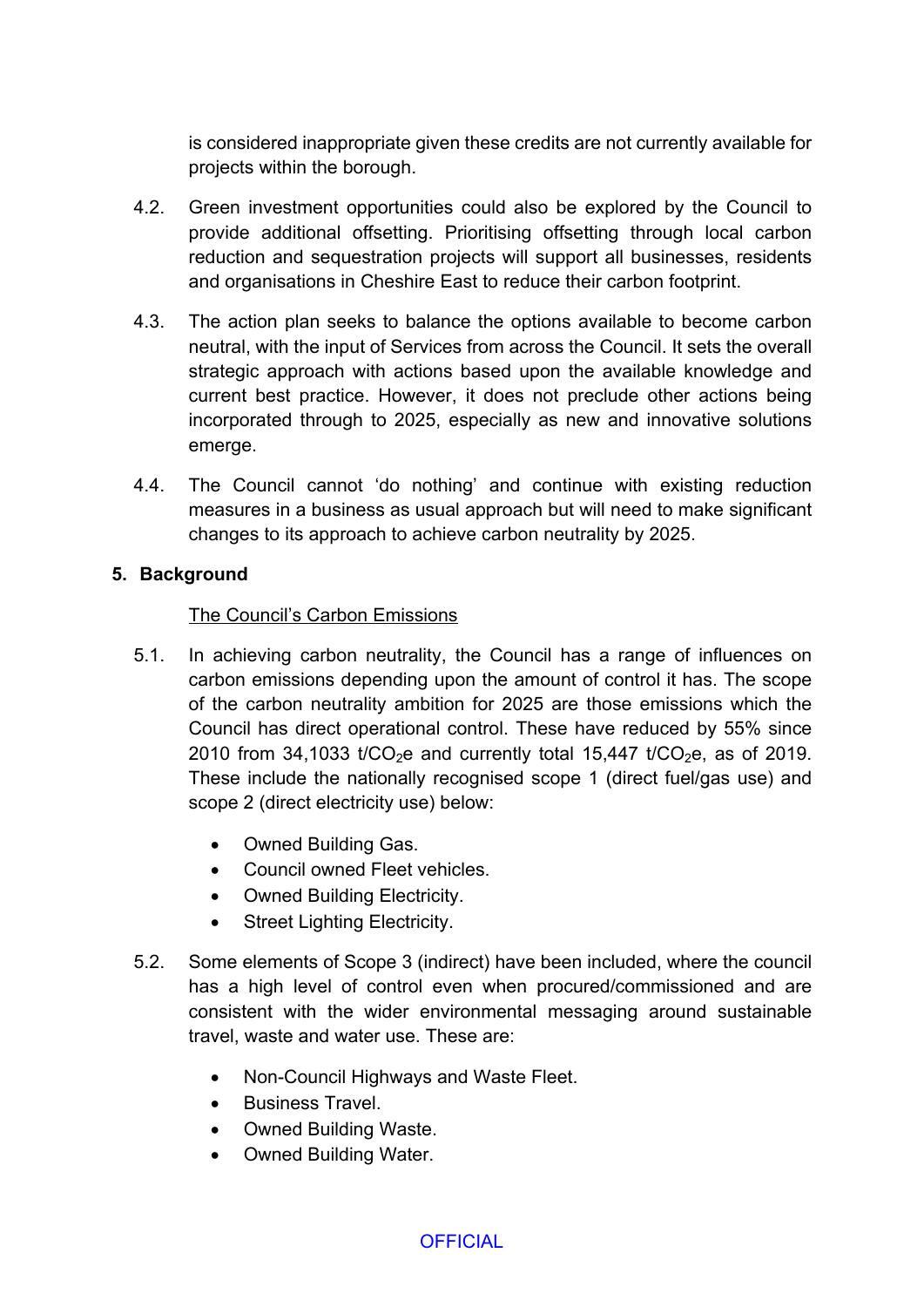- 5.3. The scope does not include emissions from schools and commuting given the council does not have the ability to directly influence. Most schools are separately controlled; and the council cannot mandate the type of vehicle officers and members own. These are placed into the 'Stronger Influence' scope and will still be the subject of action to reduce emissions.
- 5.4. The scope also does not include the remainder of Scope 3 emissions concerned with emissions from the wider array of goods and services procured or commissioned, given that the council does not directly control and they are impossible to measure accurately. This footprint is ten times larger than the operational footprint at around  $155,000$  t/CO<sub>2</sub>e. The council's approach to procurement, working with suppliers and using best practice in specifications, can influence these emissions and these actions are included in the action plan.
- 5.5. The Council's carbon neutral commitment also sought to influence carbon reduction across the borough. Currently carbon for the borough is estimated to be 2,518,000  $t$ /CO<sub>2</sub>e of which 38% is On-Road Non-Electric (transport fuels), 35% is Stationary Energy Non-electric (heating and process gas), and 24% is Stationary Energy Electric (electricity use). The residual are small amounts of landfill and rail emissions.
- 5.6. Going forward the emissions in the Borough should decrease in line with the UK Government's 2050 zero carbon objective; however, there is a significant amount of influence the council will bring locally to facilitate this, and it is worth noting that decarbonising transport and heating will be the most difficult areas.

#### **Carbon Neutrality**

- 5.7. It is believed that currently no local authorities have been certified as carbon neutral. There are 'carbon neutral' standards, such as PAS2060, which have been developed and these have been used by the private sector to demonstrate their environmental credentials. PAS2060 requires a demonstration of the actual carbon reduction in its scope of emissions, and then allows for offsetting of residual emissions given that it is not currently practical to become zero-carbon for most companies.
- 5.8. The offsetting follows very strict guidelines and there are only a few mechanisms available at the present which meet these. There is only one domestic scheme, the Woodland Carbon Code, but there are currently no projects in Cheshire East, which means that in order to be 'certified' the council would need to invest in schemes outside of the borough to offset its residual annual emissions. This is not considered appropriate for local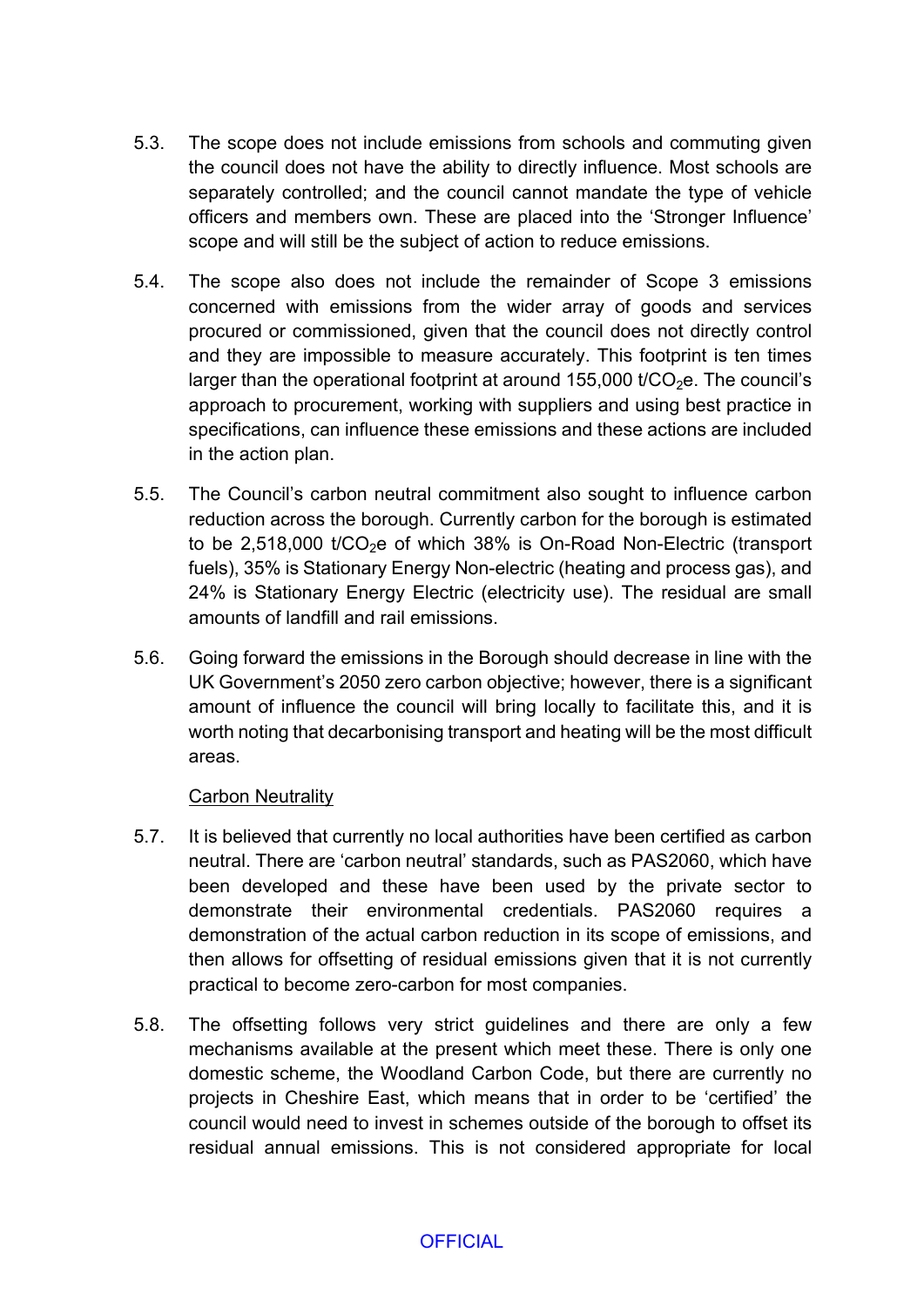authorities given that this investment would come from local taxation with no direct benefit to the local area.

- 5.9. Cheshire East's approach to carbon neutrality will therefore mimic the PAS2060 approach through prioritising actual carbon reduction before then offsetting the residual emissions, except this will be done through investing in projects locally. Through the development of the action plan, this local offsetting approach has been refined to be termed 'Authority Based Insets'. These would be investments into permanent, additional and verified carbon reduction or sequestration projects within the boundary of Cheshire East. Examples of this would be local tree planting, peat restoration, or energy generation projects. It is hoped to work with other authorities to develop this approach further, including seeking a new accreditation scheme so that the council can look to become certified by 2025.
- 5.10. There is still the option to become 'certified carbon neutral' through purchasing accredited offsets outside of the borough in 2025 (unless projects emerge in Cheshire East). This would require an ongoing commitment of resources.

#### Action Plan

- 5.11. The Action plan to reduce emissions is broken down into 5 areas which can be mapped onto the spheres of influence:
	- 5.11.1. Behaviour Change and Internal Policy Actions that focus on internal policy, culture and behaviour of the council (e.g. decision-making and procurement process). Changes in this category are generally the least financially intensive and can be initiated quickly. It is also important to drive actions in this area as an enabler and stimulus of further action in the wider borough.
	- 5.11.2. Energy Demand Reduction Focused on council operations and assets (e.g. council buildings, fleet), but unlike the above, relates to more tangible, capital investment related actions that the council can take to use less energy and fuel, and improve efficiency.
	- 5.11.3. Increase Low Carbon Energy Supply Alongside a reduction in energy demand, it is necessary to improve the supply of energy from renewable sources. This includes both a council and borough-wide focus for action, as measures will commonly deliver benefits at scale that can provide opportunity for stakeholders beyond just the council.
	- 5.11.4. Natural Capital Similar to energy supply the council has the opportunity to progress action both on its own land estate and within the borough more widely.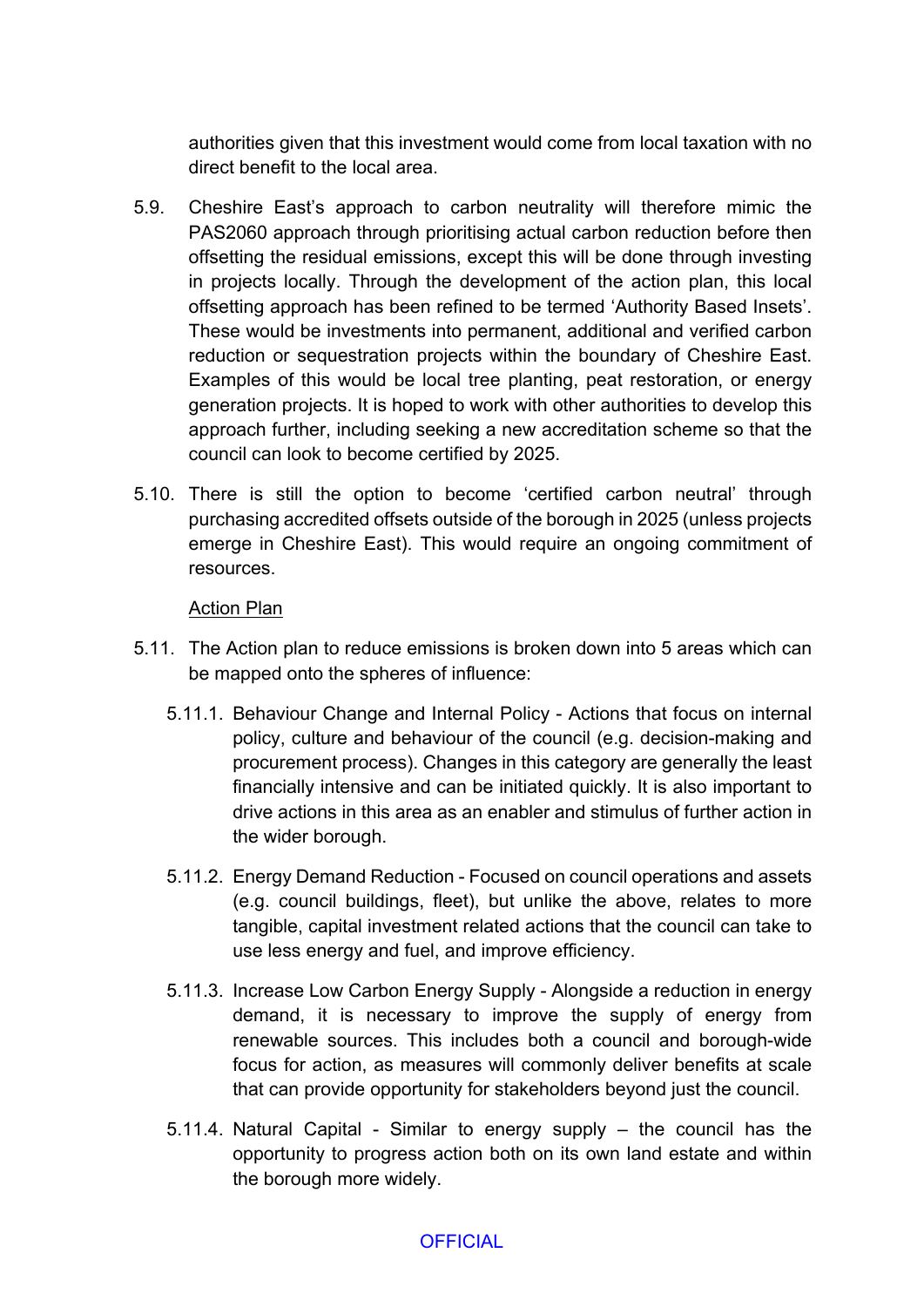- 5.11.5. Reduce Borough-wide Emissions/External Policy Although these emissions may be under the least influence from the council, inborough emissions must also reach net zero to keep the UK on track with the national target. The council's role becomes one of a partner or facilitator amongst the community and local businesses, but there is the potential to offset direct council emissions through this work. The Council will develop communication resources and toolkits to assist parish town councils and communities in calculating, reducing and offsetting Carbon.
- 5.12. It is anticipated that these actions, alongside decarbonisation of the electricity grid, will save 6,095 t/ $CO<sub>2</sub>e$ , across all relevant services, a 39% reduction on 2019.

#### Carbon Budgets

- 5.13. Once the actions to reduce emissions are taken into account, the council is still expected to produce  $9.352$  t/CO<sub>2</sub>e.
- 5.14. To ensure this level of emissions is reached, each service area will be allocated a carbon budget and will be required to develop a costed implementation plan to deliver this. These budgets will be based upon 90% of the expected carbon emissions and so will total 8,417  $t$ / $CO<sub>2</sub>e$  to allow for a contingency in meeting the 2025 target.
- 5.15. These carbon budgets will be reviewed annually by the Programme Board and progress will be reported though the Council's KPI monitoring system. The initial carbon budgets for the council will be based on a ramping up of activity towards 2025 to take into account mobilisation:

| Area                                  | 2019/20<br>t/CO2e | 2020/21<br>t/CO <sub>2e</sub> | 2021/22<br>t/CO2e | 2022/23<br>t/CO2e | 2023/24<br>t/CO2e | 2024/25<br>t/CO2e | $\%$<br><b>Reduction</b> |
|---------------------------------------|-------------------|-------------------------------|-------------------|-------------------|-------------------|-------------------|--------------------------|
| <b>Buildings</b><br>Gas               | 4,410             | 4,366                         | 4,210             | 3.964             | 3,593             | 3,175             | 28%                      |
| <b>Building</b><br><b>Electricity</b> | 3,911             | 3,771                         | 3,492             | 2,933             | 2,095             | 1,117             | 71%                      |
| <b>Business</b><br>Travel             | 884               | 873                           | 850               | 806               | 738               | 660               | 25%                      |
| <b>Street</b><br>lighting             | 2,556             | 2,470                         | 2,299             | 1,957             | 1,444             | 846               | 67%                      |
| <b>Fleet</b>                          | 3,543             | 3,490                         | 3,386             | 3,177             | 2,864             | 2,498             | 29%                      |
| Waste                                 | 53                | 52                            | 51                | 49                | 46                | 43                | 19%                      |
| Water                                 | 91                | 91                            | 89                | 87                | 83                | 78                | 15%                      |
| <b>Total</b>                          | 15,447            | 15,113                        | 14,378            | 12,972            | 10,863            | 8,417             | 46%                      |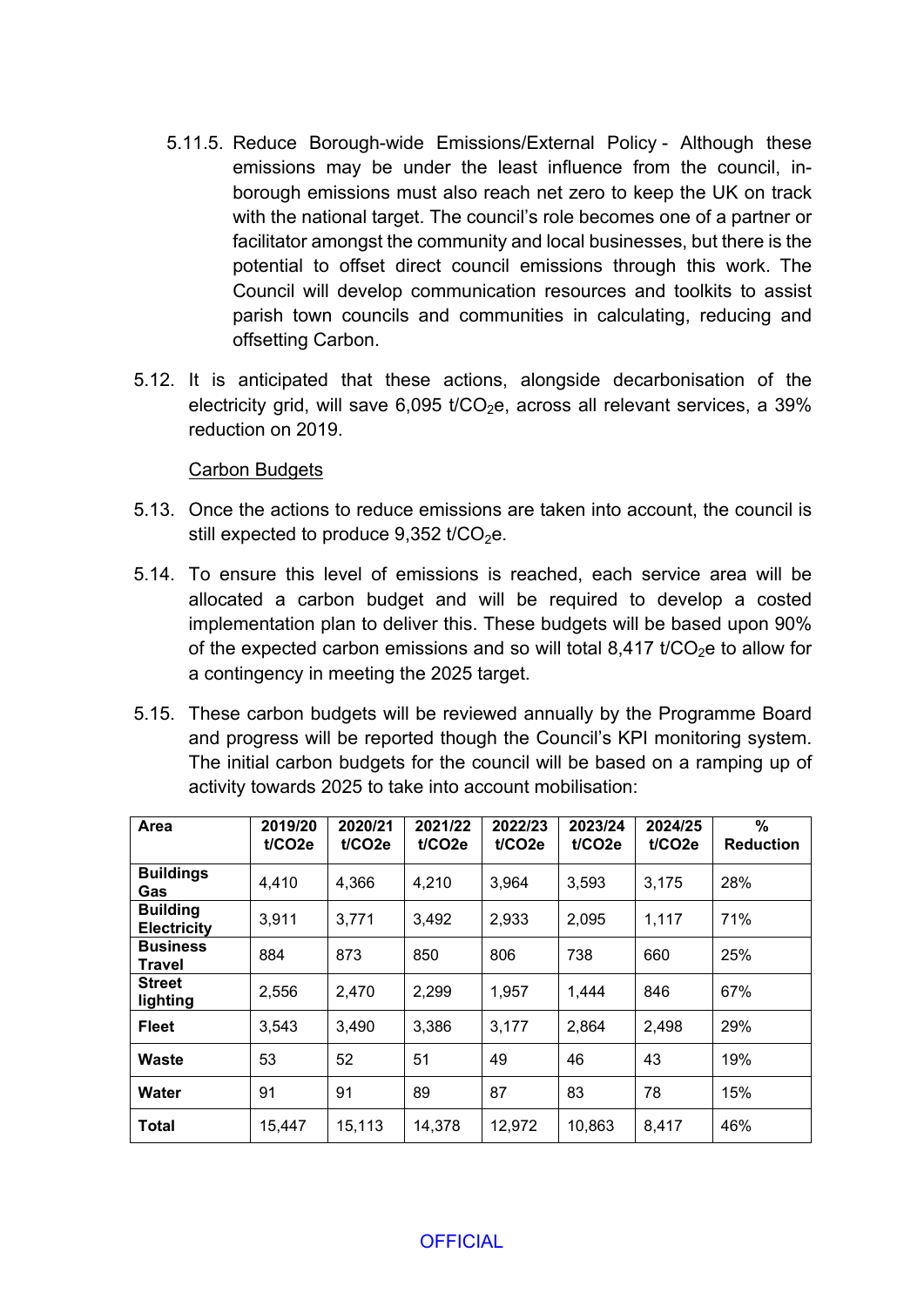5.16. This budget takes into account the expected carbon reduction in electricity (Building Electricity and Street lighting) from the decarbonisation of the grid, hence the smaller budgets for these areas.

#### Residual Offsetting

- 5.17. The Council will therefore need to plan to offset a minimum of  $9.352$  t/CO<sub>2</sub>e, though this number has yet to be risk adjusted. This will be done through two mechanisms:
	- 5.17.1. Green Electricity the residual carbon from electricity can be offset with purchase of green electricity, this includes an allowance of 10% electrification of heat and fleet emissions. The Council will prioritise purchase from local energy generating projects where available. This is expected to save 2,191 t/CO2e.
	- 5.17.2. Authority Based Insets the remaining 7,058 t/CO2e will be offset through local offsetting projects. These local offsets being described as 'insets' because they are within the scope of the council's control, in this instance the borough. It is anticipated that this will be a 50/50 split between carbon sequestration and reduction projects, but this will be reviewed following the development of detailed implementation plans.
- 5.18. In order to ensure permanence of offsetting, the carbon sequestration required will be based upon offsetting the cumulative residual emissions expected between 2025 and 2050, when the UK economy will be decarbonised and therefore no further offsetting will be required. This assumes the achievement of UK ambitions and an approximately flat rate reduction to 2050.
- 5.19. This would equate to approximately 40,000 t/ $CO<sub>2</sub>e$  requiring offsetting locally which at 300  $t$ / $CO<sub>2</sub>e$  per hectare would require approximately 130 hectares of tree planting or equivalent sequestration being planted by 2025. Given that this rate of sequestration is based on the average over the lifetime of a tree, this will mean that the Council will not have sequestered 50% of the residual carbon by 2025 but would have 'baked in' this offsetting through to when the UK is planned to be carbon neutral.
- 5.20. Energy generation projects are permanent in that they avoid carbon being generated so to offset the other 50% of the residual emissions the Council will need to have only completed projects to the value of  $3.529$  t/CO<sub>2</sub>e by 2025. At current carbon factors this would equate to approximately 10MW of photovoltaics covering approximately 20 hectares. It could equally be achieved through new connections to heat networks, smaller renewable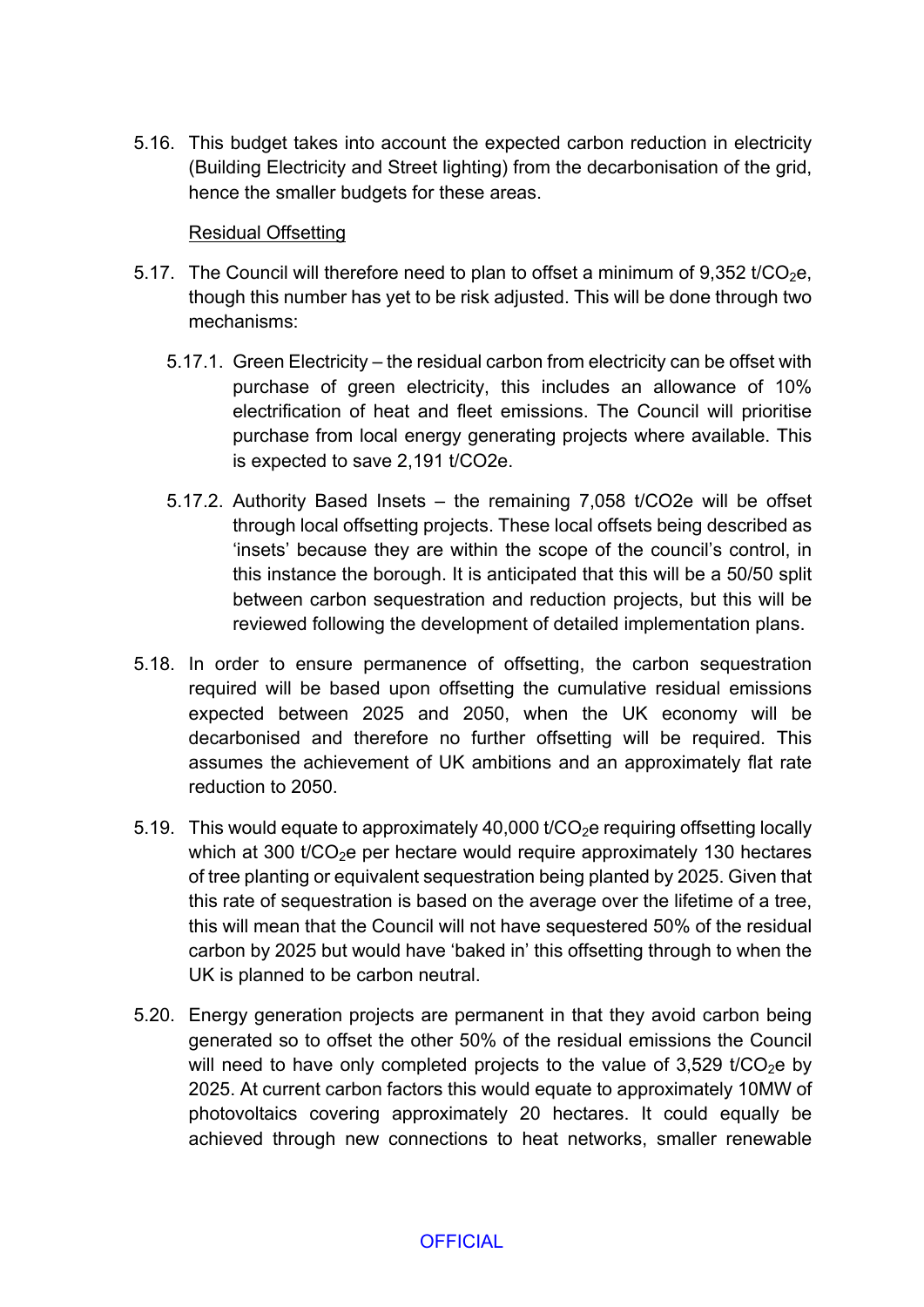projects, and carbon reduction projects across the borough. These projects could deliver an income or cost saving for the council.

- 5.21. One of these key projects is a proposed Heat Network for Crewe Town Centre. The Local Enterprise Partnership has offered a contribution towards the cost of the Crewe Heat Network in 2020/21 through the Local Growth Fund, this is to support innovation linked to their Clean Growth and Energy Strategy in promoting the use of heat networks and potentially connecting to the geothermal resource in Crewe in the long term. It also supports the Growth of Crewe linked to HS2.
- 5.22. This offsetting is based upon a rate of decarbonisation which is slower than the level some scientists believe is required to meet the Paris Accord, so the level and balance of offsetting required should be continually reviewed against national and international progress so the Council may need to revisit this approach.
- 5.23. The diagram below outlines the relative contribution of all activity to achieve carbon neutrality by 2025, including an additional 10% target on emission reductions, acting as the contingency.



**Delivery** 

5.24. It is proposed that the current Carbon Neutrality Programme Board will continue to oversee the approach to carbon neutrality, as part of the Brighter Future Transformation Programme.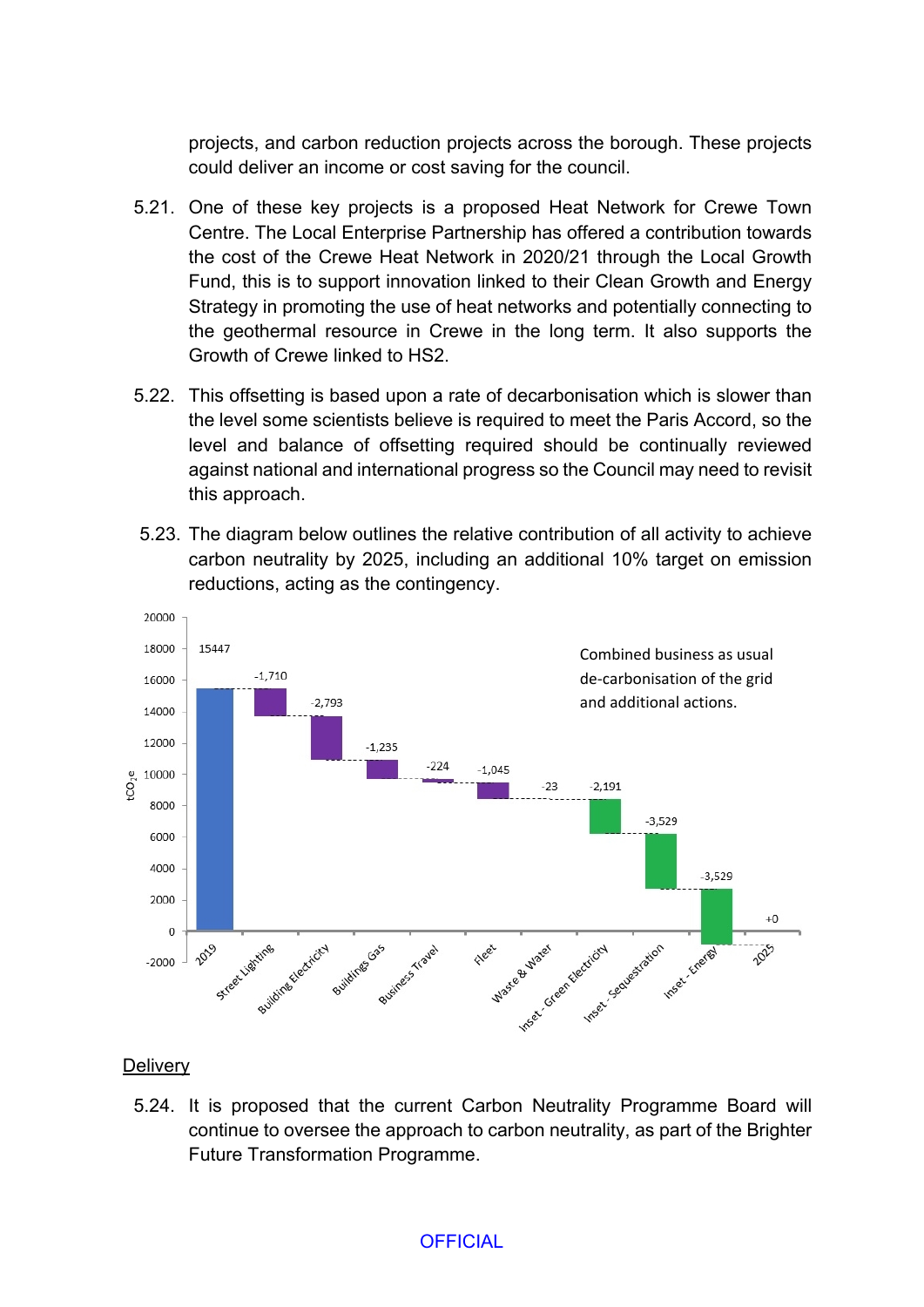5.25. In addition, working groups will be established to lead on the individual implementation plans based upon the areas of emissions reduction needed.

# **6. Implications of the Recommendations**

# 6.1. **Legal Implications**

- 6.1.1. The Government's 25 Year Environment Strategy sets out how the UK will honour its commitments through the Paris Climate Accord to limit average temperature rise to below 2°C. Building on the Climate Change Act 2008, which introduced legally binding carbon budgets, as amended in June 2019, to enshrine into law that the UK will be carbon neutral by 2050.
- 6.1.2. The Council has the opportunity to indirectly influence carbon emissions when tendering contracts. The Council can ask for carbon reduction measures as part of the social value requirements of a bid and provide training to officers on the scope to do so when commissioning goods and services.

## 6.2. **Finance Implications**

- 6.2.1. Initial carbon neutral revenue and capital budget requirements are included in the Council's Medium Term Financial Strategy 2020-24, this also includes a contribution from retained business rates income (from renewable energy assessments) likely to increase as the Council influences greater sustainability in business property.
- 6.2.2. The action plan however lists significant additional capital and revenue requirements; these will need to be incorporated into the Council's Medium Term Financial Strategy process, as projects complete initial feasibility and business case planning stages.
- 6.2.3. The Council's Medium Term Financial Strategy 2020-24 also identifies the expected external grant funding for the Crewe Heat Network in 2021/22, this includes the £700,000 from the Local Enterprise Partnership's Local Growth Fund for which the supplementary revenue estimate will need to be brought forward into 2020/21.

## 6.3. **Policy Implications**

6.3.1. The action plan supports the Council's vision and strategic outcomes and will require wide spread policy implications across the council, in order to introduce carbon budgets and targets and assess projects on a carbon benefit, in addition to cost benefit.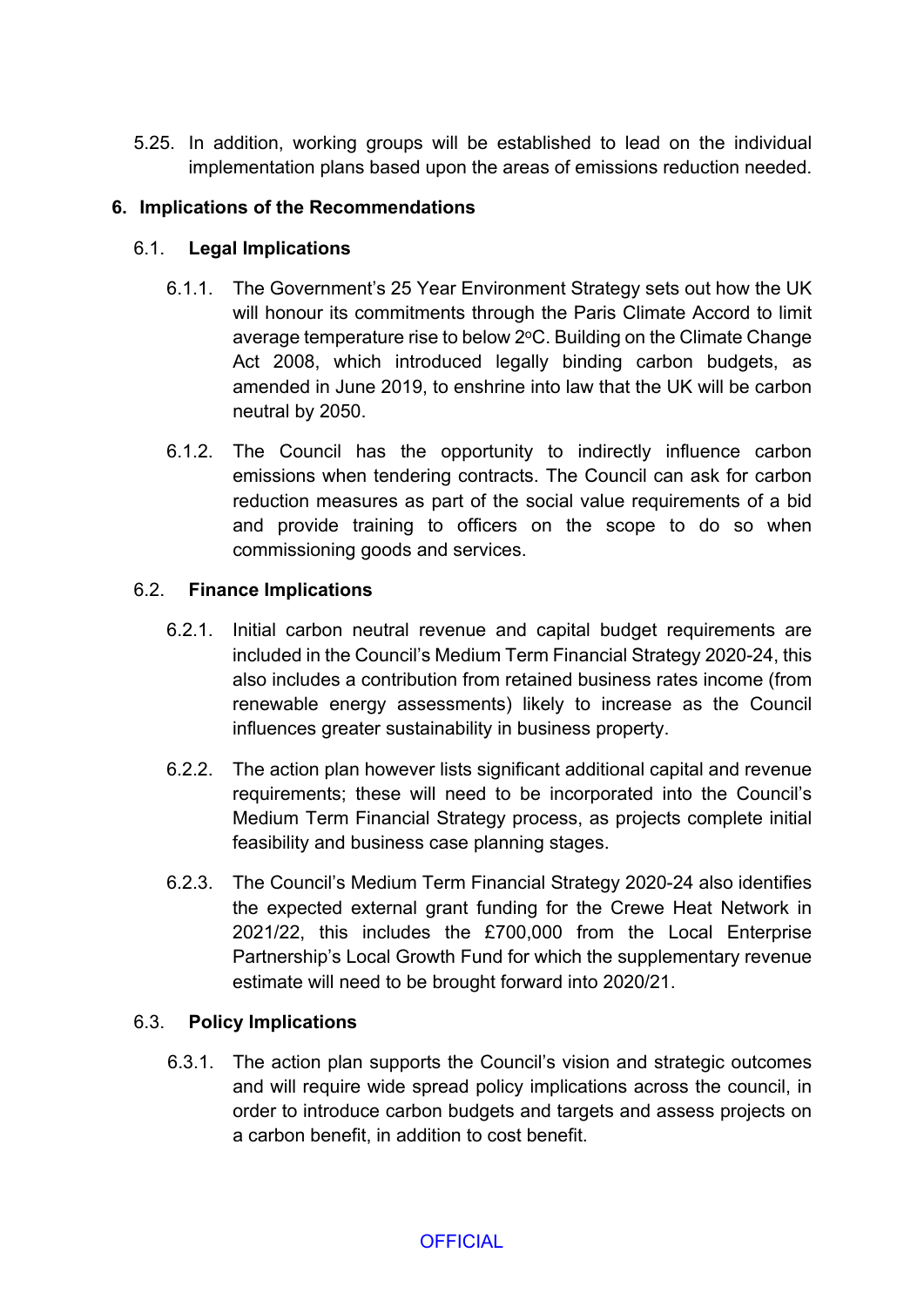# 6.4. **Equality Implications**

6.4.1. An Equality Impact Assessment has been undertaken. Further work will be needed to assess individual measures proposed in the action plan on a case-by-case basis.

## 6.5. **Human Resources Implications**

6.5.1. All newly created projects, including the costed implementation plans for key service areas, will assess the specific HR implications through the business case process.

# 6.6. **Risk Management Implications**

- 6.6.1. The key risk to the delivery of the action plan will be competing priorities within the council that prevent or delay the delivery of the action plan.
- 6.6.2. The carbon action plan sets out the priorities and actions that will help contribute to the council and borough wide commitments. A key risk is therefore delivering the necessary change to the hierarchy of decisionmaking and sufficient HR and financial resources to ensure embedding across the council in the business planning and investment process.

## 6.7. **Rural Communities Implications**

6.7.1. There are no implications for rural communities.

# 6.8. **Implications for Children & Young People/Cared for Children**

6.8.1. There are no implications for children and young people.

## 6.9. **Public Health Implications**

6.9.1. Carbon reduction initiatives will have corresponding benefits for public health through encouraging active travel such as cycling or walking, and low carbon fuels and increased tree planting have the potential to improve air quality.

## 6.10. **Climate Change Implications**

6.10.1. The action plan will have a positive impact on climate change through delivering carbon neutrality for the Council's operations and promoting climate action mitigation measures across the Borough.

## **7. Ward Members Affected**

7.1. All